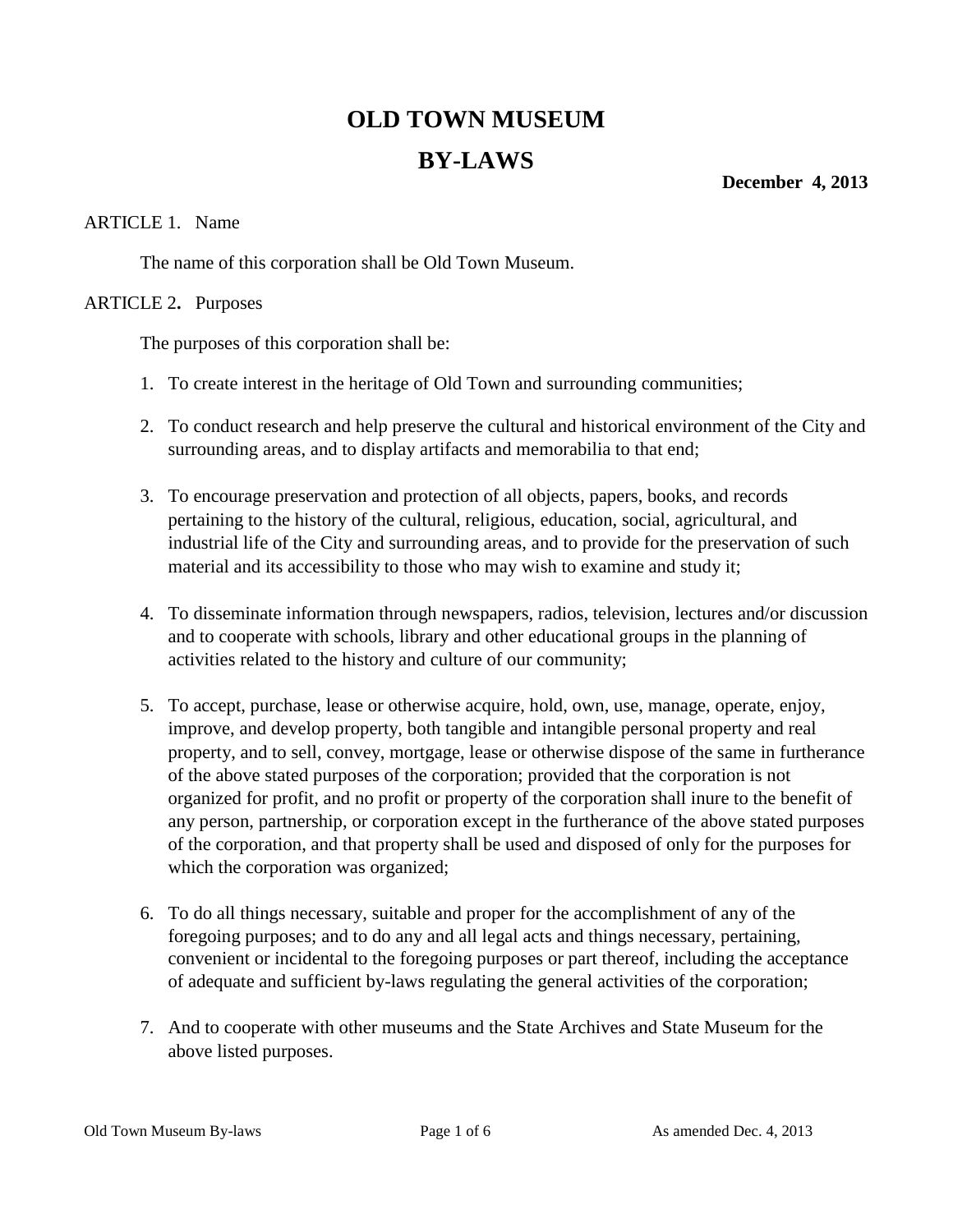## ARTICLE 3. Membership

- 1. The membership in the Old Town Museum shall be open to all persons, firms or corporations who are interested in promoting the purposes of this corporation and who shall pay the annual membership fee. Membership shall entitle one person, firm or corporation to one vote.
- 2. In addition to regular members, there shall be other members having a special interest in the purposes of this corporation who shall be designated life members. Life members shall have the same voting rights as all other members.

#### ARTICLE 4. Dues

Membership dues shall be Thirty Dollars (\$30.00) per year for individual memberships, Fifty Dollars (\$50.00) per year for family membership, Twenty Dollars (\$20.00) per year for Senior Citizens, senior citizens are defined as individuals who are 62 years of age or older, One Hundred seventy five Dollars (\$175.00) per year for service groups and businesses, and Four Hundred Dollars, (\$400.00) for life membership. Membership dues will be payable on January 1st of each year, in advance.

The Board of Directors may by a two-thirds (2/3) vote of all Directors, change the dues without amending these By-laws.

#### ARTICLE 5**.** Meetings

- 1. Annual meetings. There shall be held during the month of February of each year an annual meeting of all the members of this corporation. This meeting shall be held at the Old Town Museum or such other place as shall be designated by the President.
- 2. Special meetings. Special meetings shall be held at the call of the President or three Directors, and notice of such meeting shall be posted in a local newspaper at least seven (7) days in advance of such meeting.
- **3.** Directors meeting. Meetings of the Board of Directors shall be held annually and at such other times as shall be called by the President or by three members of the Board of Directors.

#### ARTICLE 6**.** Officers

1. The officers of this corporation shall be a Board of Directors of fifteen (15) members. The Board of Directors shall be elected by a simple majority of those present and voting at the annual meeting.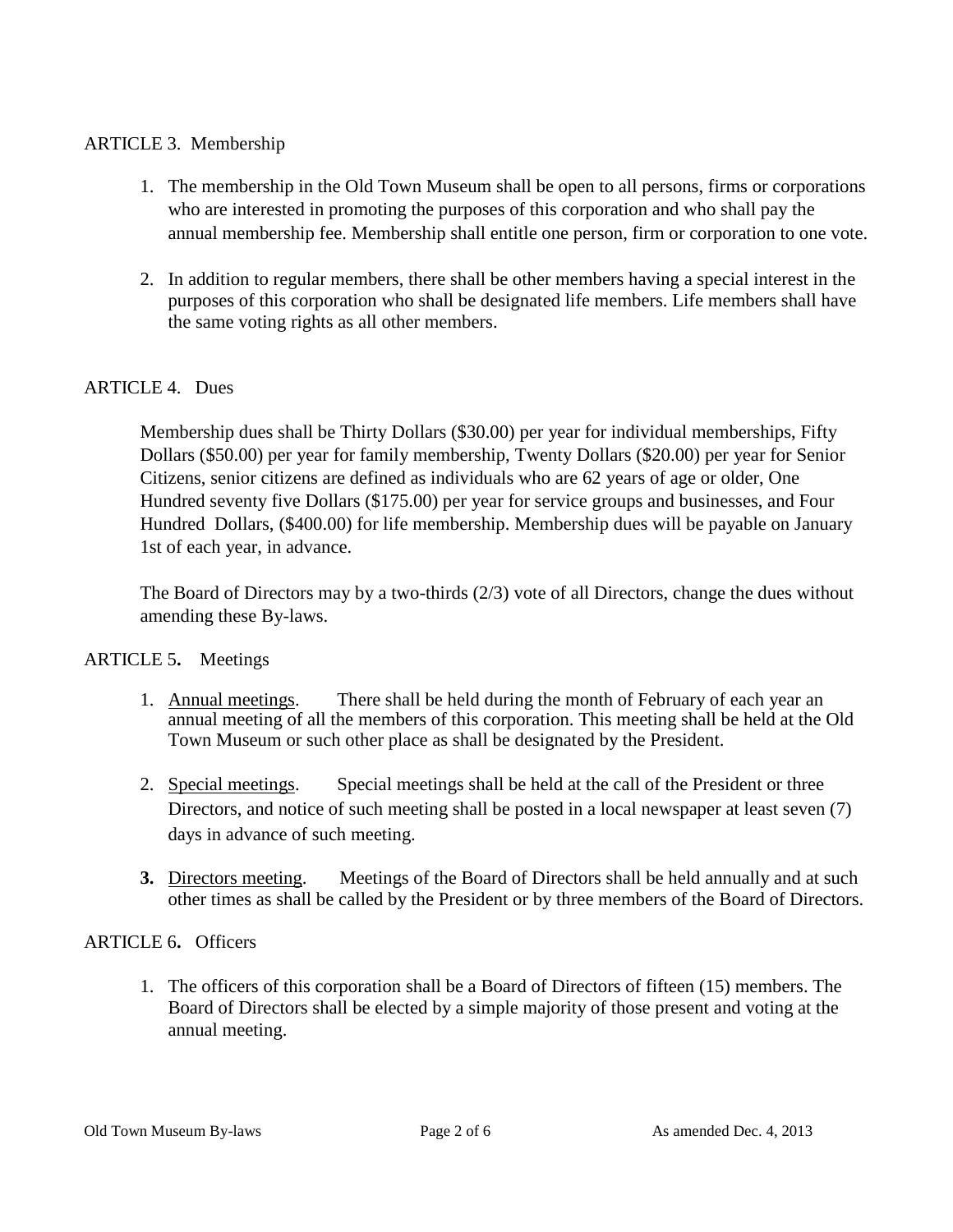2. The Board of Directors shall thereafter elect from their membership, a President, Vice President, Treasurer, Secretary, and the three (3) Executive Directors from the total membership of the corporation.

# ARTICLE 7. Terms of Office

- 1. The term of all officers and directors shall commence on the second Monday of February in each year. All directors shall hold office for three (3) years or until an election to fill their office. The officers shall hold office for one (1) year. The President, Vice-President shall not serve for more than two (2) consecutive terms.
- **2.** If any officer, director or committee member is not present at three (3) consecutive regular or special meetings, he/she shall relinquish his/her position and it shall be filled by action of members present and voting at the meeting following the declaration of vacancy.
- 3. Unexpired terms. Should the position of corporation President become vacant, the Vice-President shall become President. Should any other elected position of the corporation become vacant, the corporation shall, by the procedure outlined Article 6, Section 1, elect a person to fill that office for the remainder of the term.

# ARTICLE 8. Duties of the Board of Directors

The Board of Directors shall establish the policy and be responsible for carrying out the purposes of this corporation.

# ARTICLE 9**.** Duties of Officers

- 1. President. The duties of the President shall be to conduct all meetings of the Board, call such special meetings as may be required or requested, appoint such sub-committees as shall be deemed desirable to enhance the fulfillment of the responsibilities of the Board, and to perform such other duties as directed by the Board.
- 2. Vice-President. The duties of the Vice-President shall be to perform the duties of the President in his/her absence and such other duties as directed by the Board of Directors.
- **3.** Secretary. The duties of the Secretary shall be to accurately record all actions of the Board of Directors and such other information necessary to accurately reflect the deliberations and concerns of the Board of Directors, keep all records of the Board of Directors, maintain correspondence, and such other duties as are directed by the Board of Directors.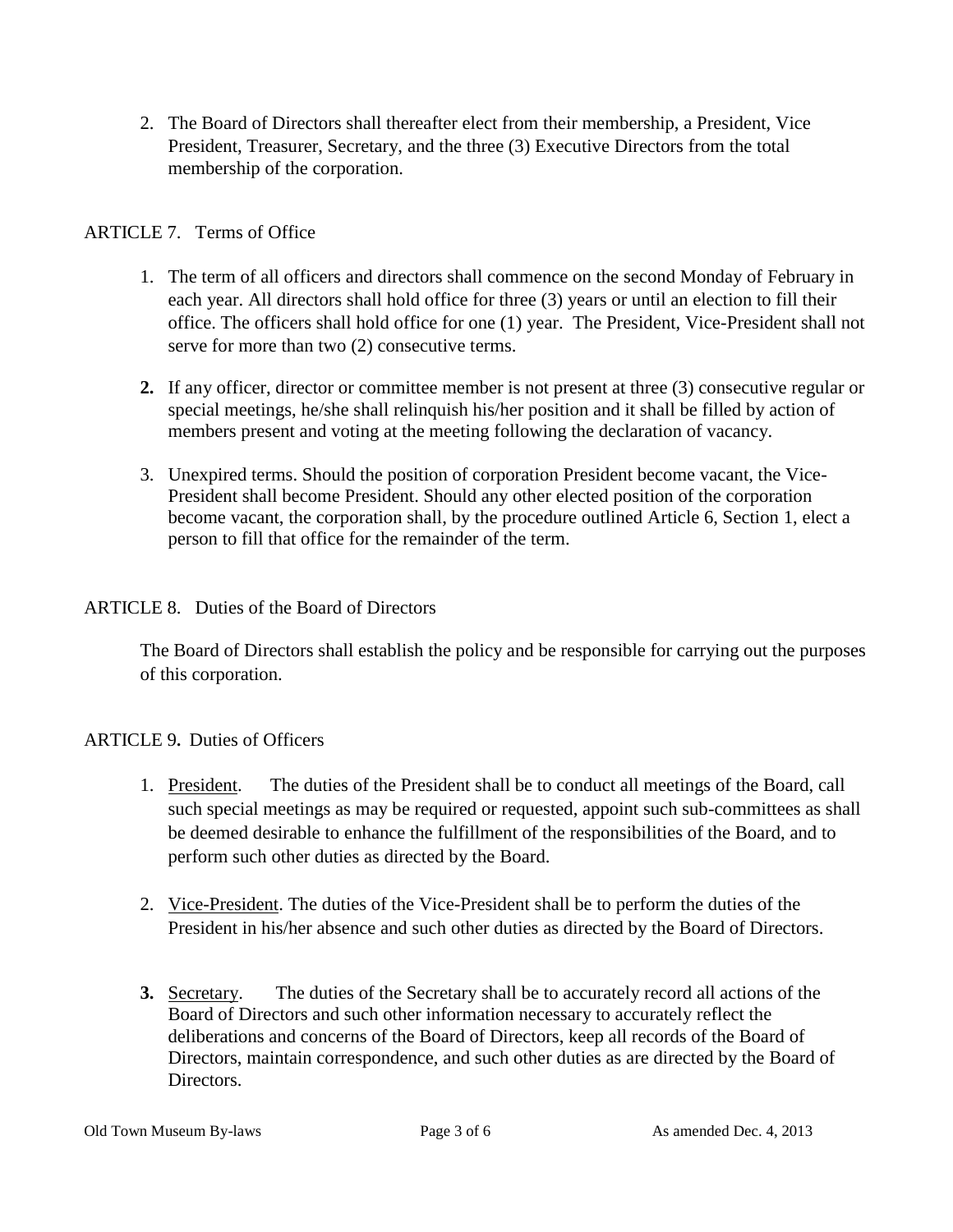- 4. Treasurer. The duties of the Treasurer shall be to inform the Board of Directors at each meeting of the status of corporate accounts. The Treasurer shall be subject to the direction of the Board of Directors, account for, and invest all corporate funds. Treasurer shall also disburse all funds in conformity with the budget approved by the Board of Directors, or as otherwise ordered by the Board of Directors.
- **5.** Executive Directorship. The duties of the Executive Directorship shall be to preside over meeting of the Executive Committee and to appoint chairpersons of standing committees. They shall also be responsible for the hiring and supervision of the Operations Manager. The amount of compensation paid to the Operations Manager must be approved by the Board of Directors.

#### ARTICLE 10. Committees

- 1. Executive Committee There shall be an Executive Committee. This committee shall consist of the three (3) members of the Executive Directorship, the President, Vice President, Secretary and Treasurer of the corporation, and the Chairpersons of the following standing committees: Ways and means, Exhibits, Program, Acquisitions, Operations, Volunteers, Publicity, and such other Committee Chairpersons as the Board of Directors shall from time to time designate. The Chairpersons of all committees shall be appointed by the members of the Executive Directorship.
- 2. Duties of the Executive Committee The duties of the Executive Committee Shall be to prepare an operating budget on February first of each year for presentation to the Board of Directors (said budget when passed by the Board of Directors, shall not be exceeded or changed without the approval of the Board of Directors), and to be responsible for the physical operation of the museum.
- 3. Standing Committees Such committees as deemed necessary to the function of the corporation shall be established by the President and a majority of the Board of Directors. The members of the Executive Directorship may attend all committee meetings as ex-officio members. Standing committees include: (1) Exhibits: The duties shall be to solicit and supervise the preparation and mounting of exhibits; (2) Programs: To coordinate and oversee such special programs as the committee shall approve; (3) Acquisitions: Shall be responsible for approving and accepting all gifts and loans to the museum. Purchased must be acted upon by the Directors as a whole; (4) Ways and Means: Shall take such actions as approved by the Board of Directors to augment the revenues; (5) Operations: Arrange for and oversee normal routine interior and exterior maintenance of the Museum Buildings and Grounds; (6) Volunteers: Shall be responsible for keeping the museum adequately staffed and coordinating the work of volunteers; and (7) Publicity Committee.
- 4. Nominating Committee The President shall appoint a Nominating Committee of three members, one of whom shall be from the Board of Directors, one from the Executive Committee, and one from the membership. The Nominating Committee shall present a slate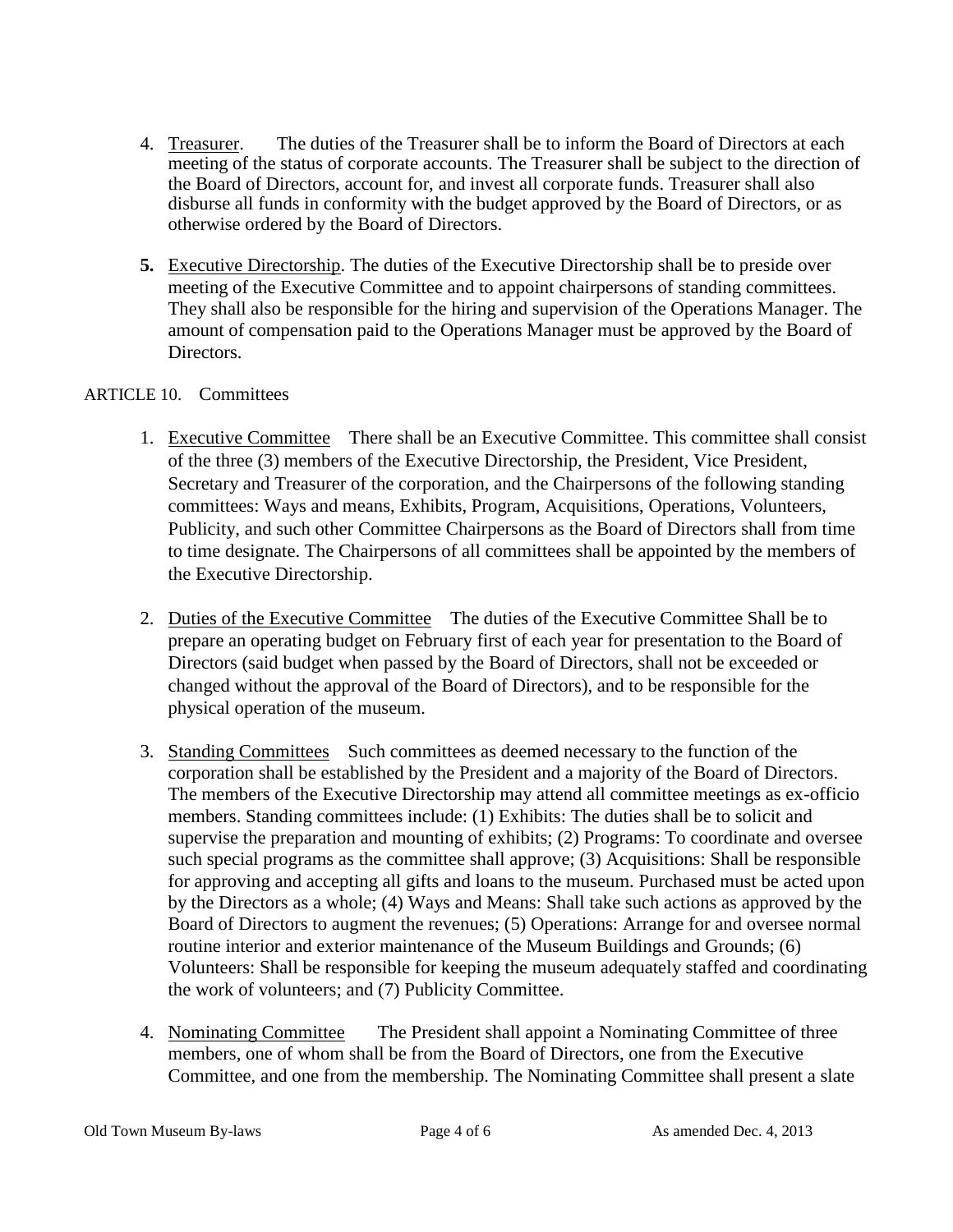of directors to the membership at the annual meeting. Additional nominations may be accepted from the floor.

**5.** Special Committees. The President shall appoint such special committees as he/she shall deem appropriate or as he/she shall be directed by the Board of Directors.

ARTICLE 11. Parliamentary Authority

- 1. Quorum and Majority Vote A quorum shall be present for all action of the Board of Directors and shall be defined as eight regular members. In all cases except as otherwise reserved in the By-laws action shall be taken by a simple majority vote.
- 2. Other Parliamentary Authority Robert's Rules of Order, Revised, shall govern this corporation in all cases to which they are applicable and in which they are not inconsistent with these By-laws, or Maine State Statutes, Revised.

## ARTICLE 12. Endowment Fund

- 1. The Old Town Museum shall establish a separate Endowment Fund Account to receive funds that have been specifically designated for this Fund. These funds shall be invested in secure investments that will maximize the annual income from the account. Only this income will be used for Museum purposes with the principal remaining intact. Any income generated in excess of current needs will be reinvested in the Endowment Fund.
- 2. The Endowment Fund will be administered by a three-person committee consisting of the Museum Board Treasurer and two other Board Members elected by the Board. The Treasurer shall not serve as Chair of this Committee.
- 3. All Memorial Donations will be separately identified within the Endowment Fund and all other gifts, bequests, or other contributions to the Endowment Fund in excess of \$250 will be separately identified. All other gifts to the Endowment Fund will be classified as "General Contributions. Anyone making a contribution in excess of \$50,000 may indicate a preference for the use of the income from their donation but the use may not be outside of the normal activities of the Old Town Museum.

# ARTICLE 13.

Honorary Director – The Board of Directors may designate any person who has served a minimum of tree terms on the Museum Board of Directors and who is no longer member of the Board as an "Honorary Director". Honorary Directors shall be invited to attend Board Meetings and receive Board Meeting Minutes but shall not be eligible to vote in Board Meetings. Honorary Members may serve on any Standing or Special Committee unless membership on the committee is restricted by other portions of these bylaws. Individuals designated as Honorary Directors may continue to serve in this capacity so long as they wish to continue their affiliation